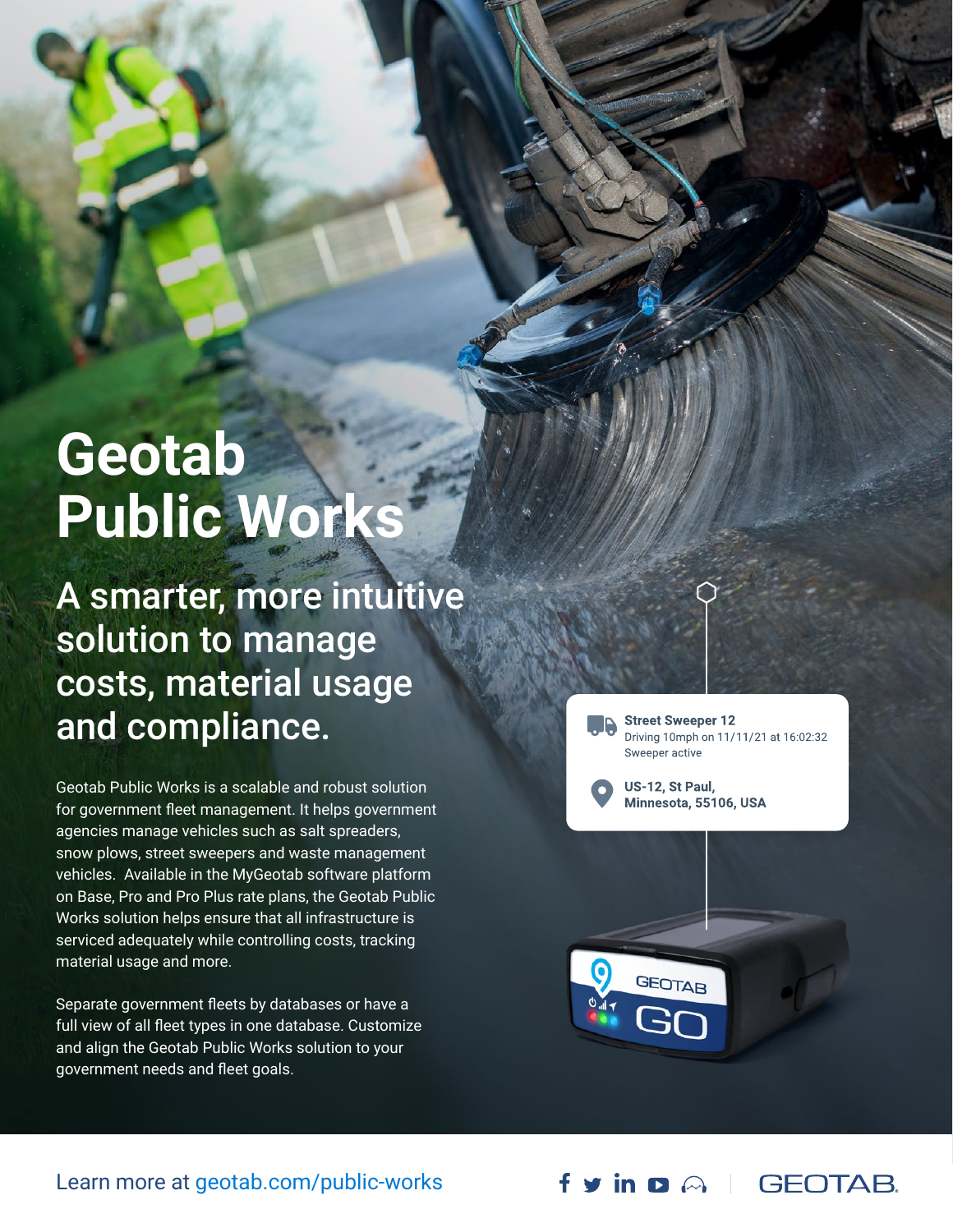# Gain unprecedented visibility into fleet operations

Know where your government fleets are located and how they are operating at all times. Processing over 3 billion data points per day, Geotab provides regional insights to lower fuel costs, reduce maintenance and improve asset utilization. Utilize Geotab Public Works to better understand your fleet. Correlate and review data for improved season-to-season performance.

| <b>Spreader Data</b> |             |
|----------------------|-------------|
| Solid Material Data  |             |
| Solid Type           | MAT 2       |
| Solid Rate           | 472.00kg/km |
| Solid Total          | 9572.00kg   |



## Key features



#### **Fleet management and optimization**

Track vehicles in real-time. Improve routing and help reduce costs with preventative maintenance.



#### **Mixed fleet, centralized data**

Access and utilize mixed fleet data in one place to manage your fleet operations.



#### **Compliance adherence**

Ensure your public works fleet is in line with maintenance standards, policies and procedures.



#### **Cost and material management**

Avoid overusing materials. Manage the rates of application of salt, brine and other materials and help control costs.



#### **Platform versatility**

Take advantage of added flexibility and integration. Extend the Geotab platform further with third-party providers. Select Add-Ons such as cameras, light bars, sirens and more.

#### **Mapping and spatial outputs**

Utilize client-based mapping to know which roads have been serviced using interactive maps and geospatial reporting. Track live level of service compliance.

# $f \circ in \Omega \cap \Gamma$  GEOTAB

- Mapping and geospatial reporting
- Automated reporting for regulatory compliance and billing
- Remote diagnostics
- Active Tracking
- Route completion outputs
- Open SDK for integration



# A trusted and reliable fleet management solution.

Ensure all infrastructure is serviced adequately while controlling costs, monitoring usage, fleet health, compliance and more.





Avoid excessive material usage. Geotab Public Works provides fleet managers with insights from the controller, such as solid application rates, liquid application rates, solid total accumulated, liquid total accumulated, solid material type used and liquid material type use. This data helps fleet managers make informed decisions to safeguard our motorways and natural environment.

# **Highlights**

### Monitor material usage.